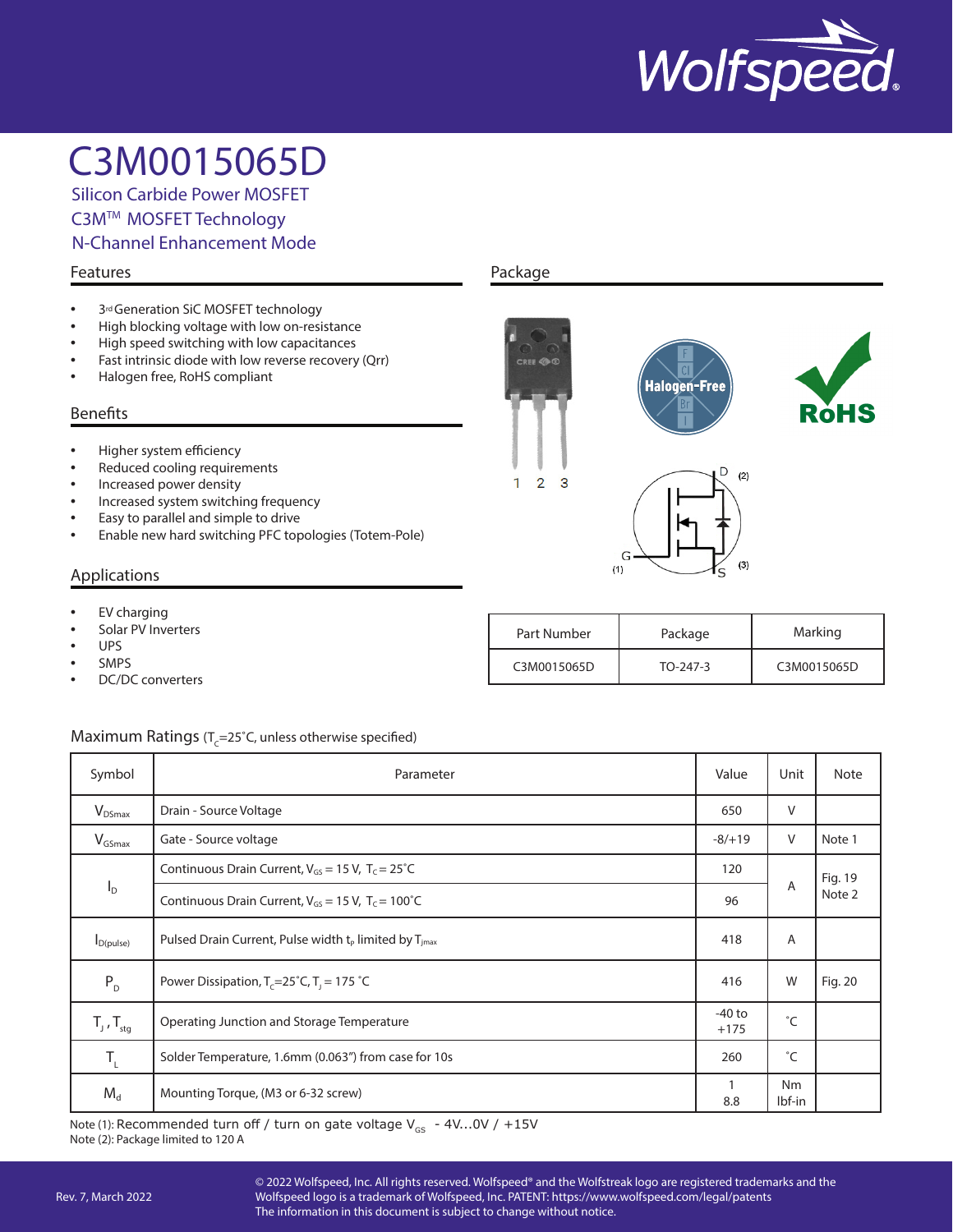## Electrical Characteristics ( $T_c = 25^\circ$ C unless otherwise specified)

| Symbol                        | Parameter                                            | Min. | Typ.         | Max. | Unit         | <b>Test Conditions</b>                                                                                                                                        | Note           |  |
|-------------------------------|------------------------------------------------------|------|--------------|------|--------------|---------------------------------------------------------------------------------------------------------------------------------------------------------------|----------------|--|
| V <sub>(BR)DSS</sub>          | Drain-Source Breakdown Voltage                       | 650  |              |      | $\vee$       | $V_{GS} = 0 V$ , $I_D = 100 \mu A$                                                                                                                            |                |  |
|                               |                                                      | 1.8  | 2.3          | 3.6  | V            | $V_{DS} = V_{GS}$ , $I_D = 15.5$ mA                                                                                                                           | Fig. 11        |  |
| $V_{GS(th)}$                  | Gate Threshold Voltage                               |      | 1.9          |      | V            | $V_{DS} = V_{GS}$ , $I_D = 15.5$ mA, $T_J = 175$ °C                                                                                                           |                |  |
| $I_{DSS}$                     | Zero Gate Voltage Drain Current                      |      | $\mathbf{1}$ | 50   | μA           | $V_{DS} = 650 V, V_{GS} = 0 V$                                                                                                                                |                |  |
| $I$ <sub>GSS</sub>            | Gate-Source Leakage Current                          |      | 10           | 250  | nA           | $V_{GS} = 15 V, V_{DS} = 0 V$                                                                                                                                 |                |  |
|                               | Drain-Source On-State Resistance                     | 10.5 | 15           | 21   | $m\Omega$    | $V_{GS}$ = 15 V, $I_D$ = 55.8A                                                                                                                                | Fig. 4,        |  |
| $R_{DS(on)}$                  |                                                      |      | 20           |      |              | $V_{GS} = 15 V$ , $I_D = 55.8 A$ , $T_J = 175$ °C                                                                                                             | 5,6            |  |
|                               | Transconductance                                     |      | 42           |      | $\mathsf{S}$ | $V_{DS}$ = 20 V, $I_{DS}$ = 55.8 A                                                                                                                            | Fig. 7         |  |
| <b>g</b> fs                   |                                                      |      | 40           |      |              | $V_{DS}$ = 20 V, $I_{DS}$ = 55.8 A, T <sub>J</sub> = 175 °C                                                                                                   |                |  |
| $C_{iss}$                     | Input Capacitance                                    |      | 5011         |      |              |                                                                                                                                                               | Fig. 17,<br>18 |  |
| $C_{\text{oss}}$              | <b>Output Capacitance</b>                            |      | 289          |      |              |                                                                                                                                                               |                |  |
| $C_{rss}$                     | Reverse Transfer Capacitance                         |      | 31           |      | pF           | $V_{GS} = 0 V, V_{DS} = 400 V$                                                                                                                                |                |  |
| $C_{\mathrm{o}(\mathrm{er})}$ | <b>Effective Output Capacitance (Energy Related)</b> |      | 357          |      |              | $f = 100$ Khz<br>$V_{AC} = 25$ mV                                                                                                                             | Note: 3        |  |
| $C_{o(tr)}$                   | Effective Output Capacitance (Time Related)          |      | 516          |      |              |                                                                                                                                                               | Note: 3        |  |
| $E_{\mathsf{oss}}$            | C <sub>oss</sub> Stored Energy                       |      | 29           |      | μJ           |                                                                                                                                                               | Fig. 16        |  |
| EON                           | Turn-On Switching Energy (Body Diode)                |      | 1500         |      |              | $V_{DS}$ = 400 V, V <sub>GS</sub> = -4 V/15 V, I <sub>D</sub> = 55.8 A,<br>$R_{G(\text{ext})} = 5 \Omega$ , L= 57.6 µH, T <sub>J</sub> = 175 °C               |                |  |
| $E_{OFF}$                     | Turn Off Switching Energy (Body Diode)               |      | 700          |      | μJ           | FWD = Internal Body Diode of MOSFET                                                                                                                           | Fig. 25        |  |
| $E_{ON}$                      | Turn-On Switching Energy (External Diode)            |      | 1200         |      |              | $V_{DS}$ = 400 V, V <sub>GS</sub> = -4 V/15 V, I <sub>D</sub> = 55.8 A,                                                                                       | Fig. 25        |  |
| E <sub>OFF</sub>              | Turn Off Switching Energy (External Diode)           |      | 1000         |      | μJ           | $R_{G(\text{ext})} = 5 \Omega$ , L= 57.6 µH, T <sub>J</sub> = 175°C<br>FWD = External SiC DIODE                                                               |                |  |
| $t_{d(on)}$                   | Turn-On Delay Time                                   |      | 22           |      |              |                                                                                                                                                               | Fig. 26        |  |
| $t_{r}$                       | <b>Rise Time</b>                                     |      | 125          |      |              | $V_{DD}$ = 400 V, V <sub>GS</sub> = -4 V/15 V<br>$I_D = 55.8$ A, $R_{G(ext)} = 5$ $\Omega$ , L= 57.6 $\mu$ H<br>Timing relative to $V_{nc}$<br>Inductive load |                |  |
| $t_{d(off)}$                  | Turn-Off Delay Time                                  |      | 58           |      | ns           |                                                                                                                                                               |                |  |
| $t_{\rm f}$                   | <b>Fall Time</b>                                     |      | 25           |      |              |                                                                                                                                                               |                |  |
| $R_{G(int)}$                  | Internal Gate Resistance                             |      | 1.5          |      | Ω            | $f = 1$ MHz, $V_{AC} = 25$ mV                                                                                                                                 |                |  |
| $\mathsf{Q}_{\mathsf{gs}}$    | Gate to Source Charge                                |      | 54           |      |              | $V_{DS}$ = 400 V, V <sub>GS</sub> = -4 V/15 V                                                                                                                 |                |  |
| $Q_{\rm gd}$                  | Gate to Drain Charge                                 |      | 62           |      | nC           | $I_D = 55.8 A$                                                                                                                                                | Fig. 12        |  |
| $\mathsf{Q}_{9}$              | <b>Total Gate Charge</b>                             |      | 188          |      |              | Per IEC60747-8-4 pg 21                                                                                                                                        |                |  |

Note (3): C<sub>oler</sub>, a lumped capacitance that gives same stored energy as Coss while Vds is rising from 0 to 400V

 $\mathsf{C}_{\mathsf{off}}$ , a lumped capacitance that gives same charging time as Coss while Vds is rising from 0 to 400V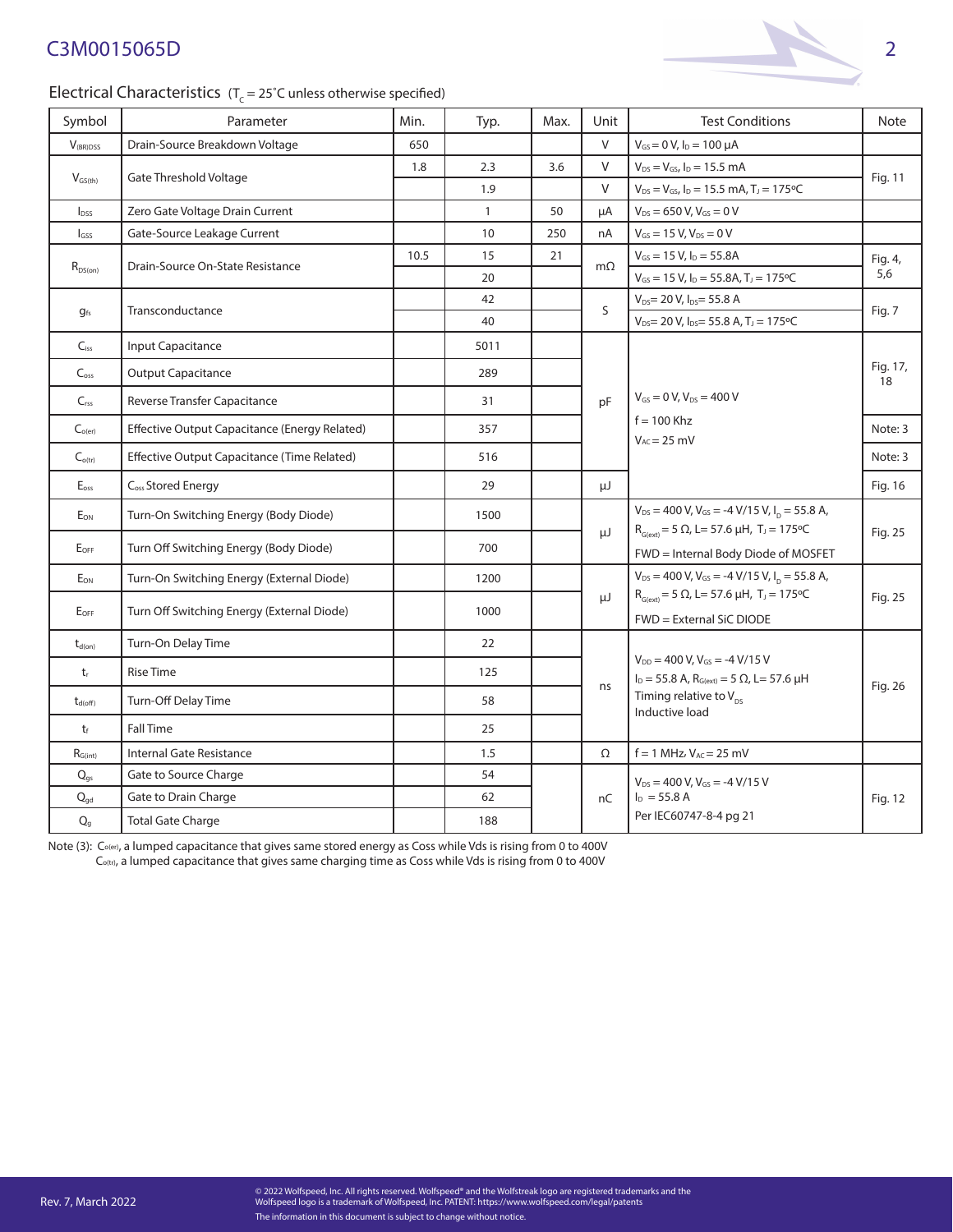

### Reverse Diode Characteristics ( $T_c = 25^\circ$ C unless otherwise specified)

| Symbol                    | Parameter                        | Typ. | Max. | Unit           | <b>Test Conditions</b>                                                                                    | Note            |
|---------------------------|----------------------------------|------|------|----------------|-----------------------------------------------------------------------------------------------------------|-----------------|
| $V_{SD}$                  | Diode Forward Voltage            | 4.7  |      | $\vee$         | $V_{cs}$ = -4 V, I <sub>sp</sub> = 27.9 A, T <sub>1</sub> = 25 °C                                         | Fig. 8,<br>9,10 |
|                           |                                  | 4.2  |      | $\vee$         | $V_{gs}$ = -4 V, $I_{sp}$ = 27.9 A, T <sub>1</sub> = 175 °C                                               |                 |
| $\mathsf{I}_{\mathsf{S}}$ | Continuous Diode Forward Current |      | 79   | Α              | $V_{cs} = -4 V$ , T <sub>C</sub> = 25 <sup>°</sup> C                                                      |                 |
| Is, pulse                 | Diode pulse Current              |      | 418  | $\mathsf{A}$   | $V_{cs}$ = -4 V, pulse width t <sub>p</sub> limited by T <sub>jmax</sub>                                  |                 |
| $t_{rr}$                  | Reverse Recovery time            | 85   |      | ns             |                                                                                                           |                 |
| $Q_{rr}$                  | Reverse Recovery Charge          | 667  |      | nC             | $V_{GS} = -4 V, I_{SD} = 55.8 A, V_R = 400 V$<br>dif/dt = 1500 A/µs, T <sub>1</sub> = 175 °C              |                 |
| $I_{\rm rm}$              | Peak Reverse Recovery Current    | 17   |      | $\overline{A}$ |                                                                                                           |                 |
| $t_{rr}$                  | Reverse Recovery time            | 74   |      | ns             |                                                                                                           |                 |
| $Q_{rr}$                  | Reverse Recovery Charge          | 562  |      | nC             | $V_{GS}$ = -4 V, $I_{SD}$ = 55.8 A, V <sub>R</sub> = 400 V<br>dif/dt = 1000 A/µs, T <sub>1</sub> = 175 °C |                 |
| "rm                       | Peak Reverse Recovery Current    | 14   |      | A              |                                                                                                           |                 |

### Thermal Characteristics

| Svmbol      | Parameter                                   | Typ. | Unit | <b>Test Conditions</b> | Note    |
|-------------|---------------------------------------------|------|------|------------------------|---------|
| $R_{\theta$ | Thermal Resistance from Junction to Case    | 0.35 | °C/W |                        |         |
| $R_{0JA}$   | Thermal Resistance From Junction to Ambient | 40   |      |                        | Fig. 21 |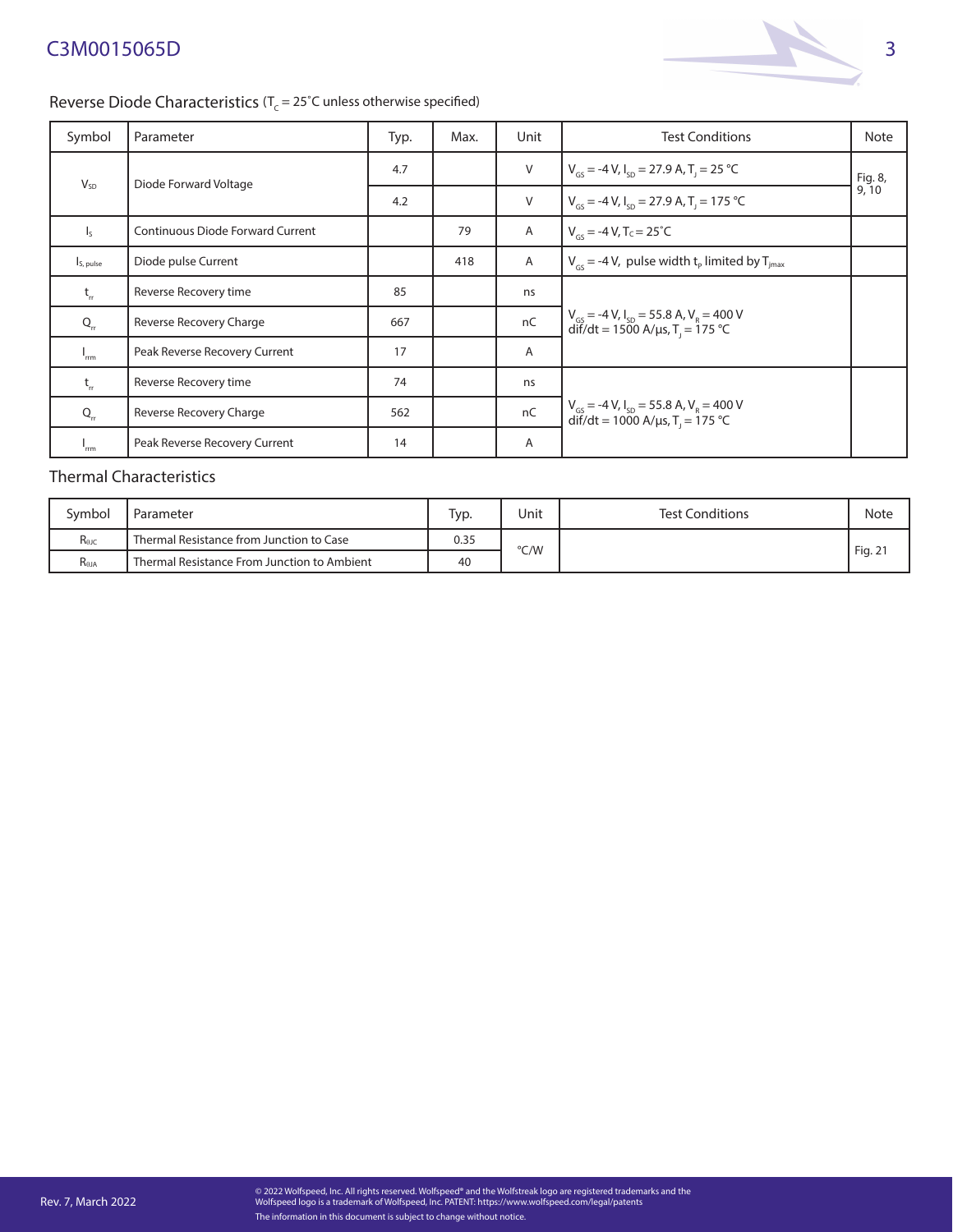

## Typical Performance



Figure 1. Output Characteristics  $T_J = -40$  °C





Figure 5. On-Resistance vs. Drain Current For Various Temperatures











Figure 6. On-Resistance vs. Temperature For Various Gate Voltage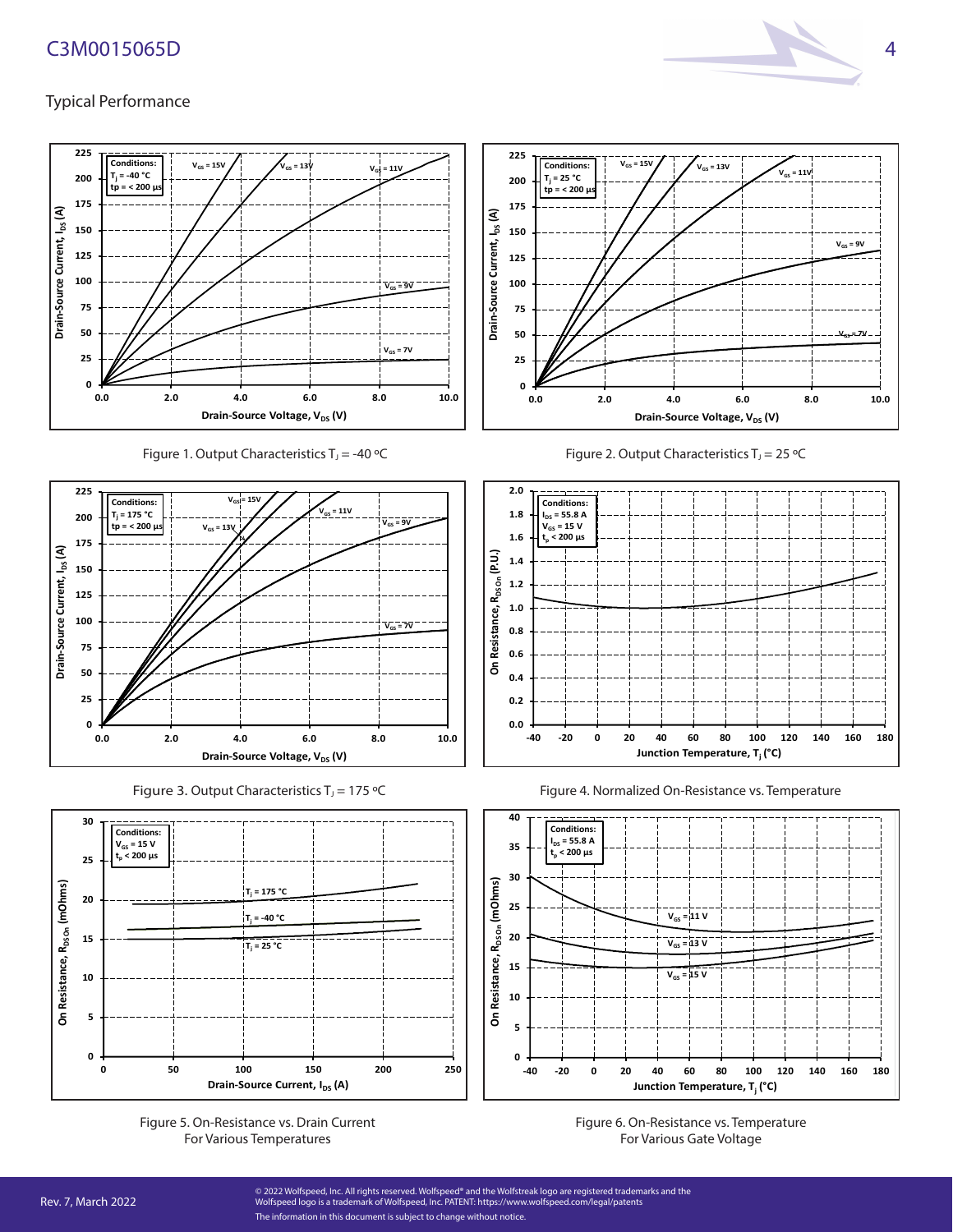

#### Typical Performance

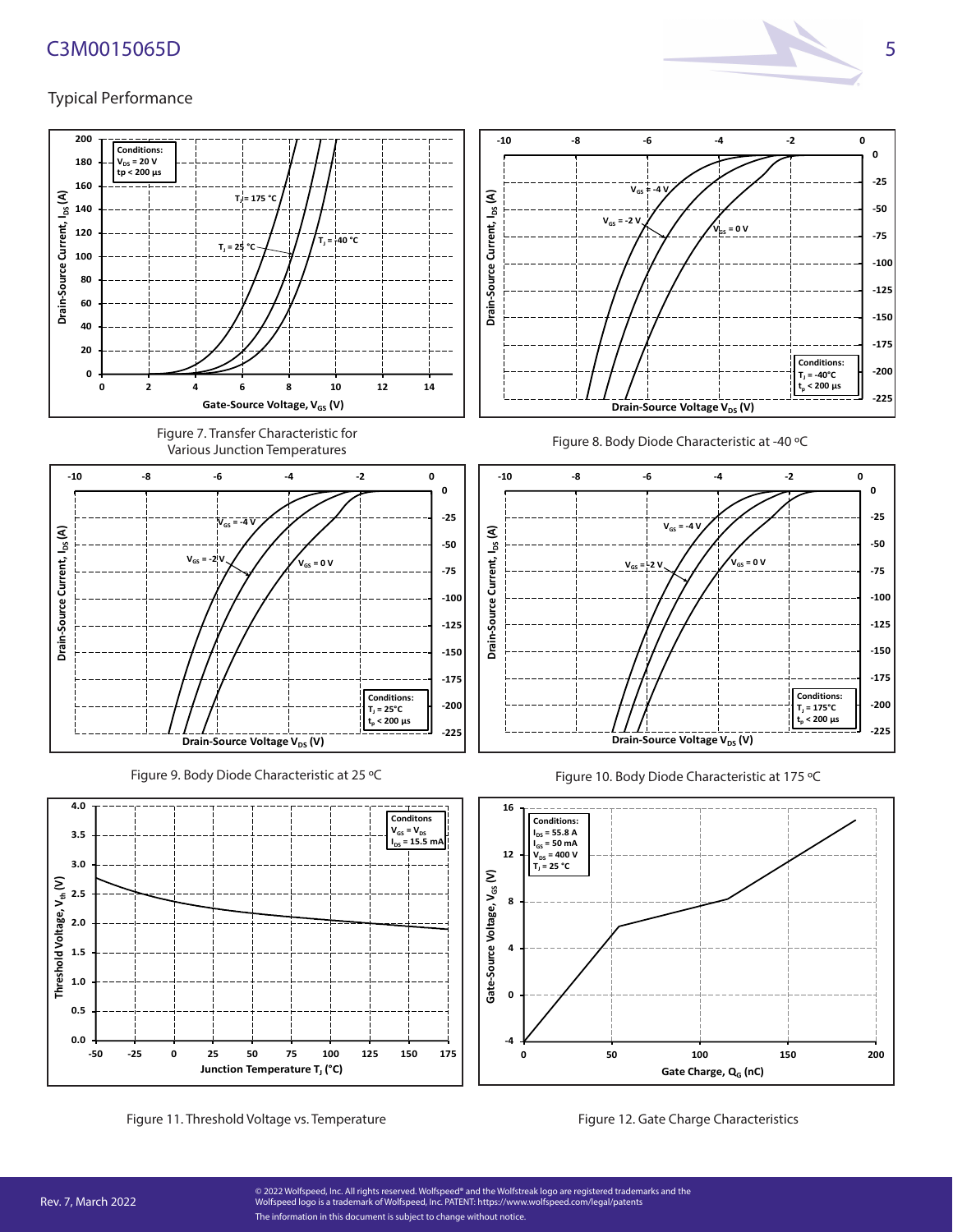



Figure 13. 3rd Quadrant Characteristic at -40 °C Figure 14. 3rd Quadrant Characteristic at 25 °C





Figure 15. 3rd Quadrant Characteristic at 175 ºC



Figure 17. Capacitances vs. Drain-Source Voltage (0 - 200V)



Figure 16. Output Capacitor Stored Energy



Figure 18. Capacitances vs. Drain-Source Voltage (0 - 650V)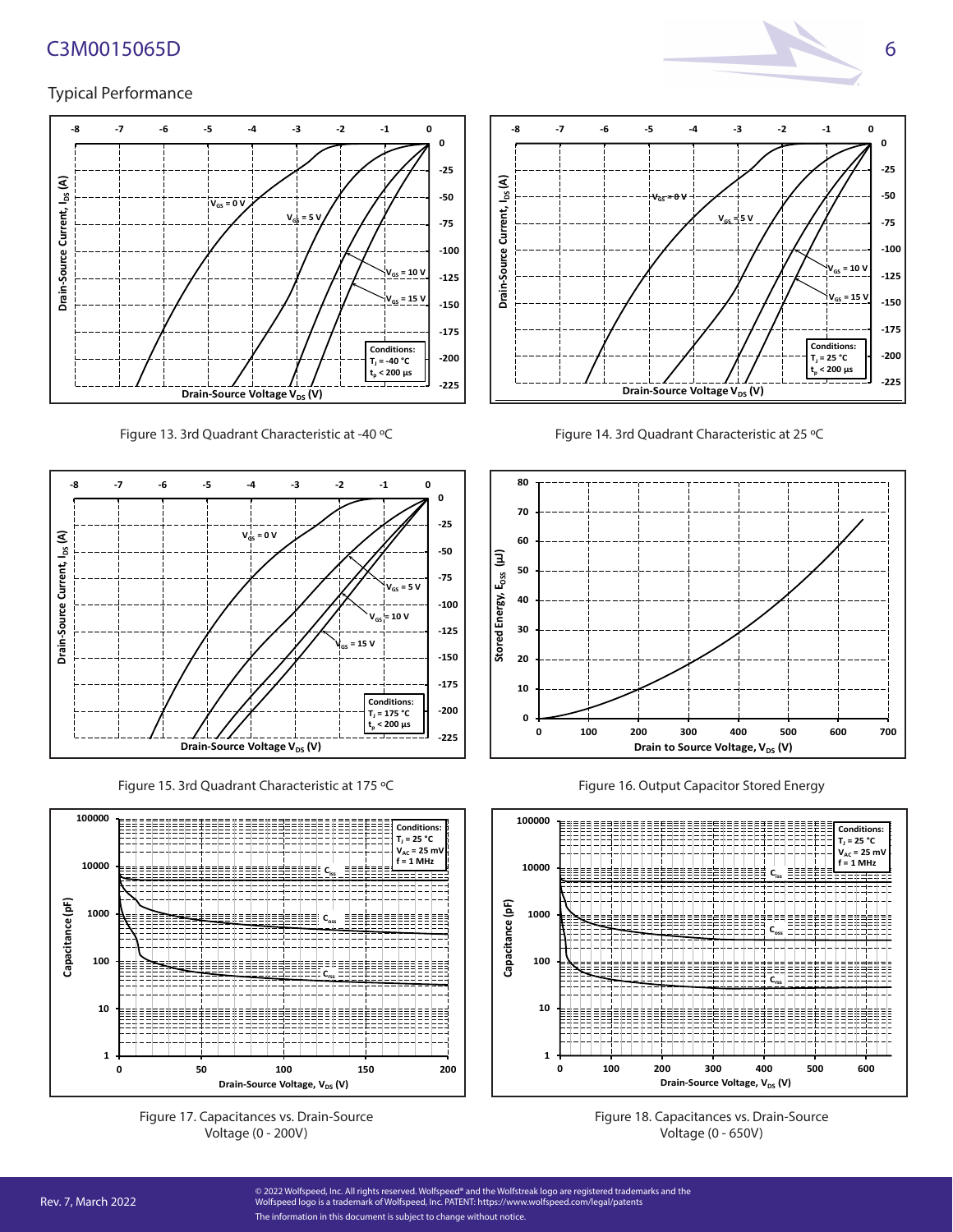

#### Typical Performance



Drain Current ( $V_{DD} = 400V$ )

Figure 24. Clamped Inductive Switching Energy vs.  $R_{G(\text{ext})}$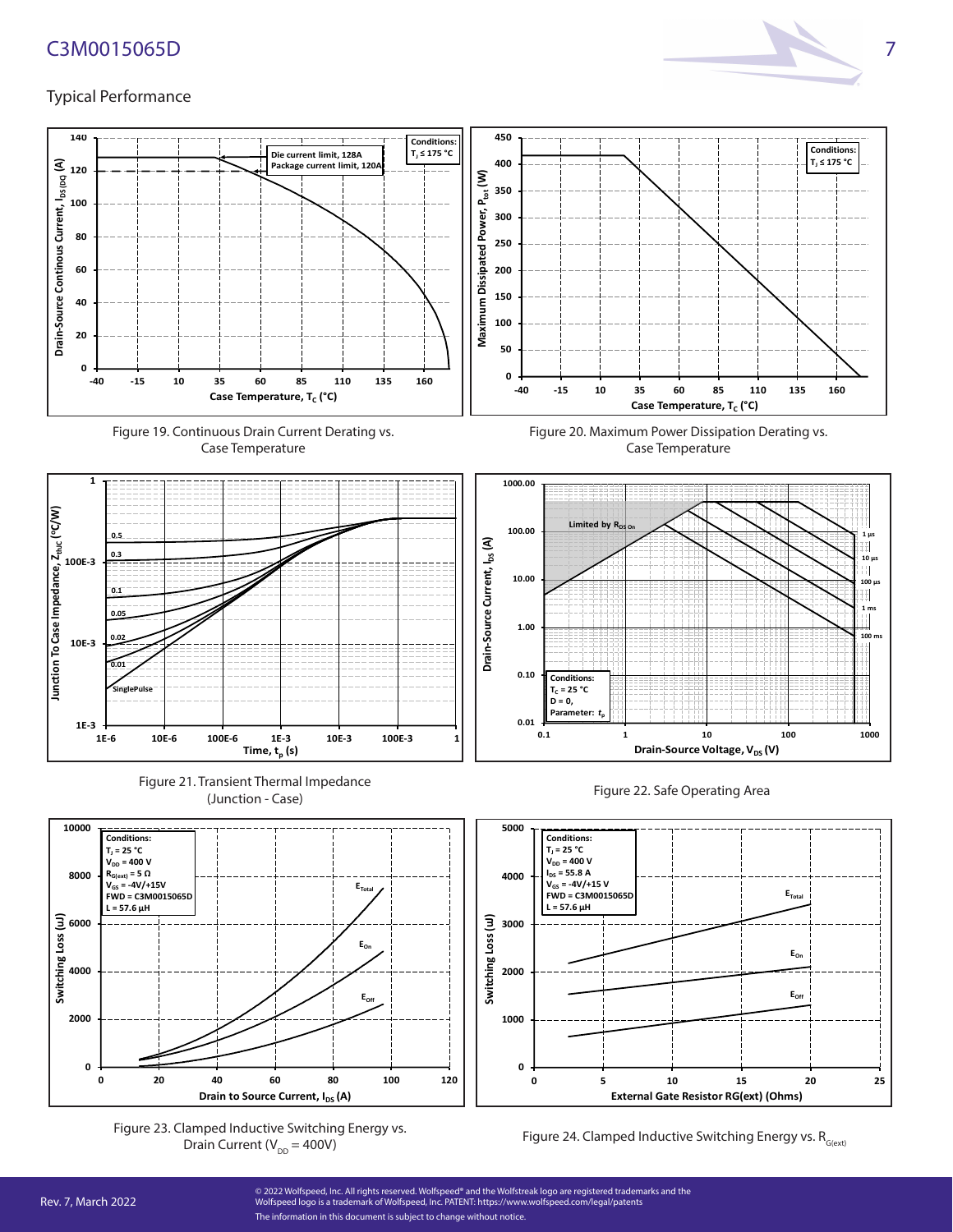



Figure 25. Clamped Inductive Switching Energy vs. Temperature

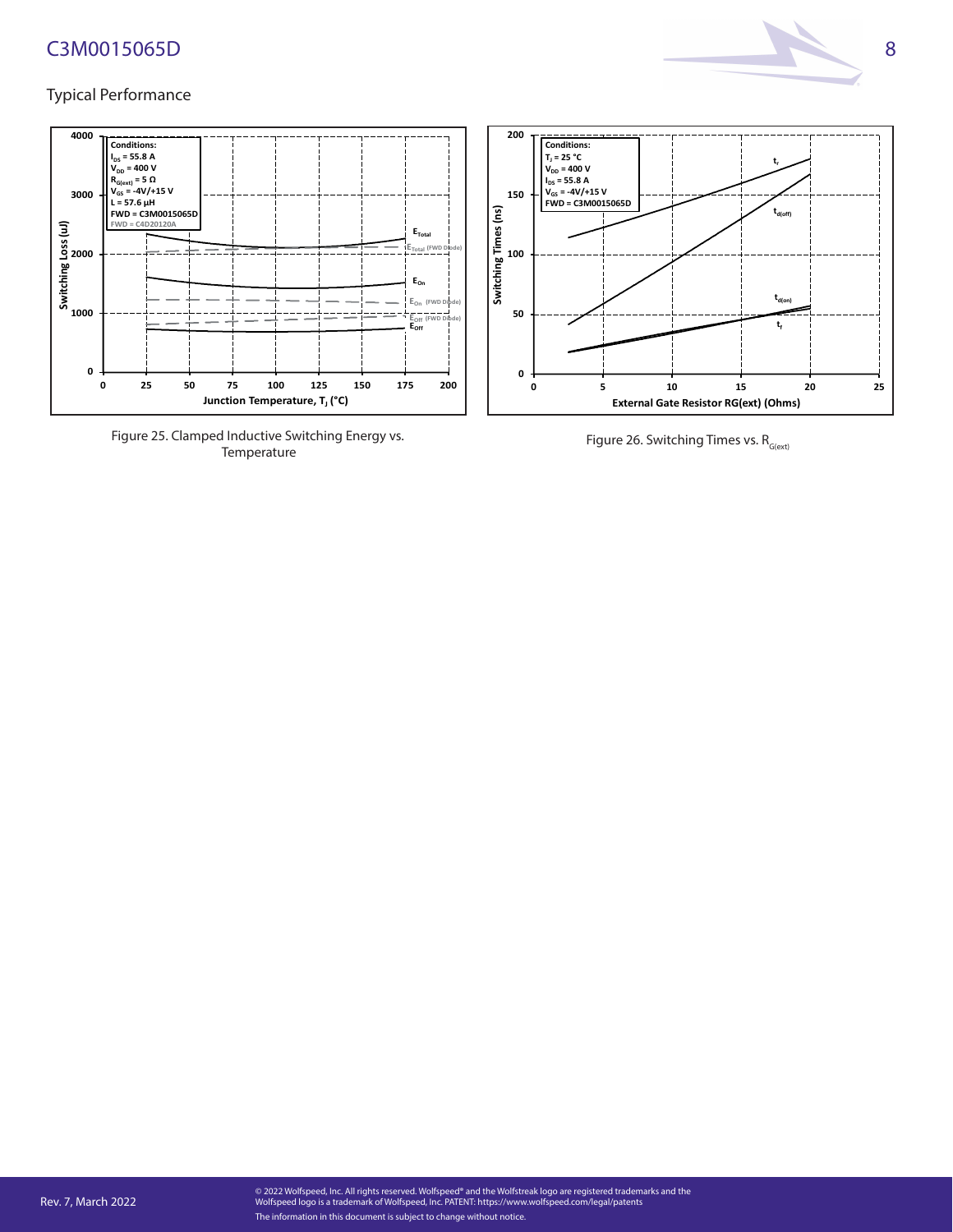#### Test Circuit Schematic





Figure 27. Clamped Inductive Switching Waveform Test Circuit



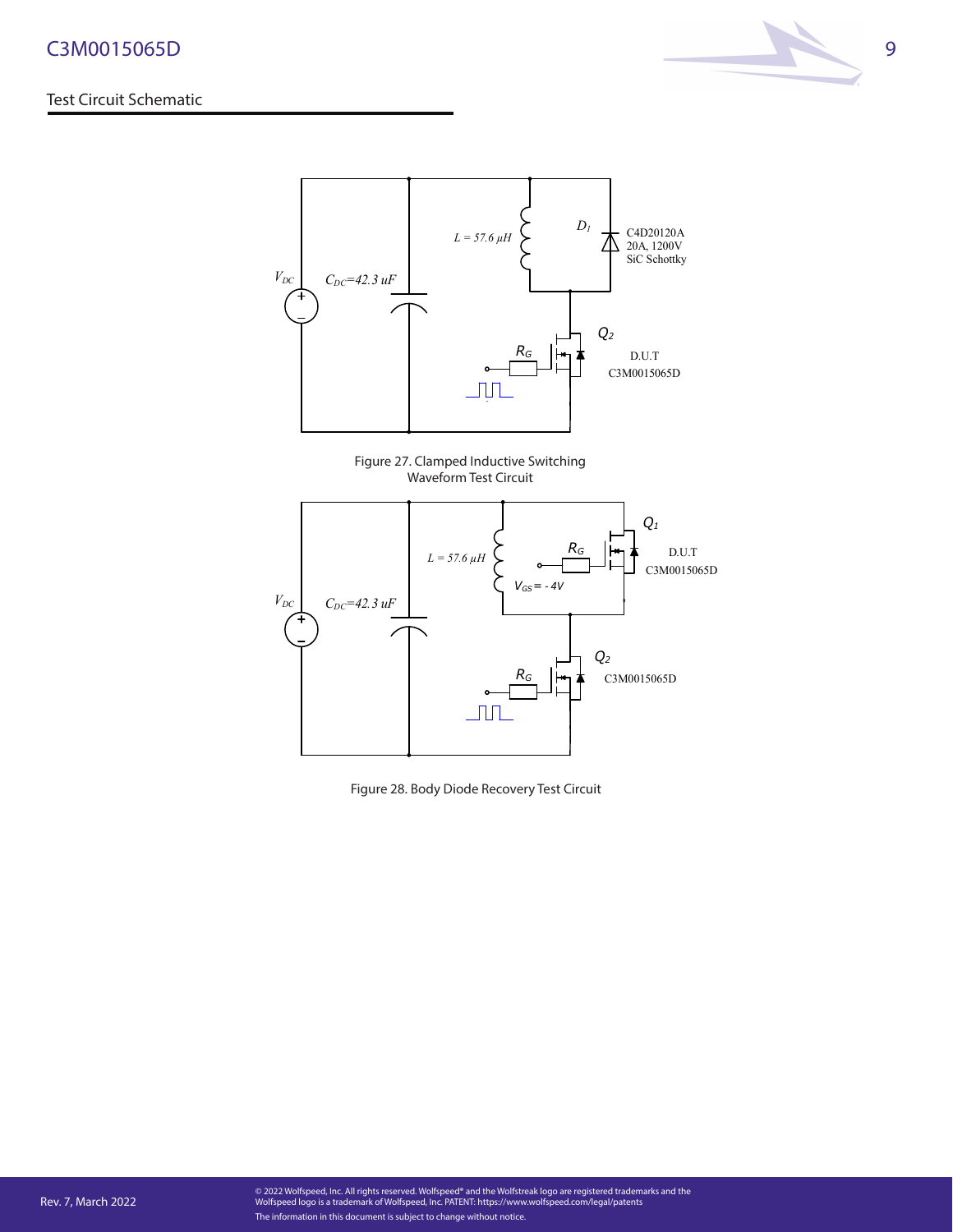# **Package Dimensions**

Package TO-247-3

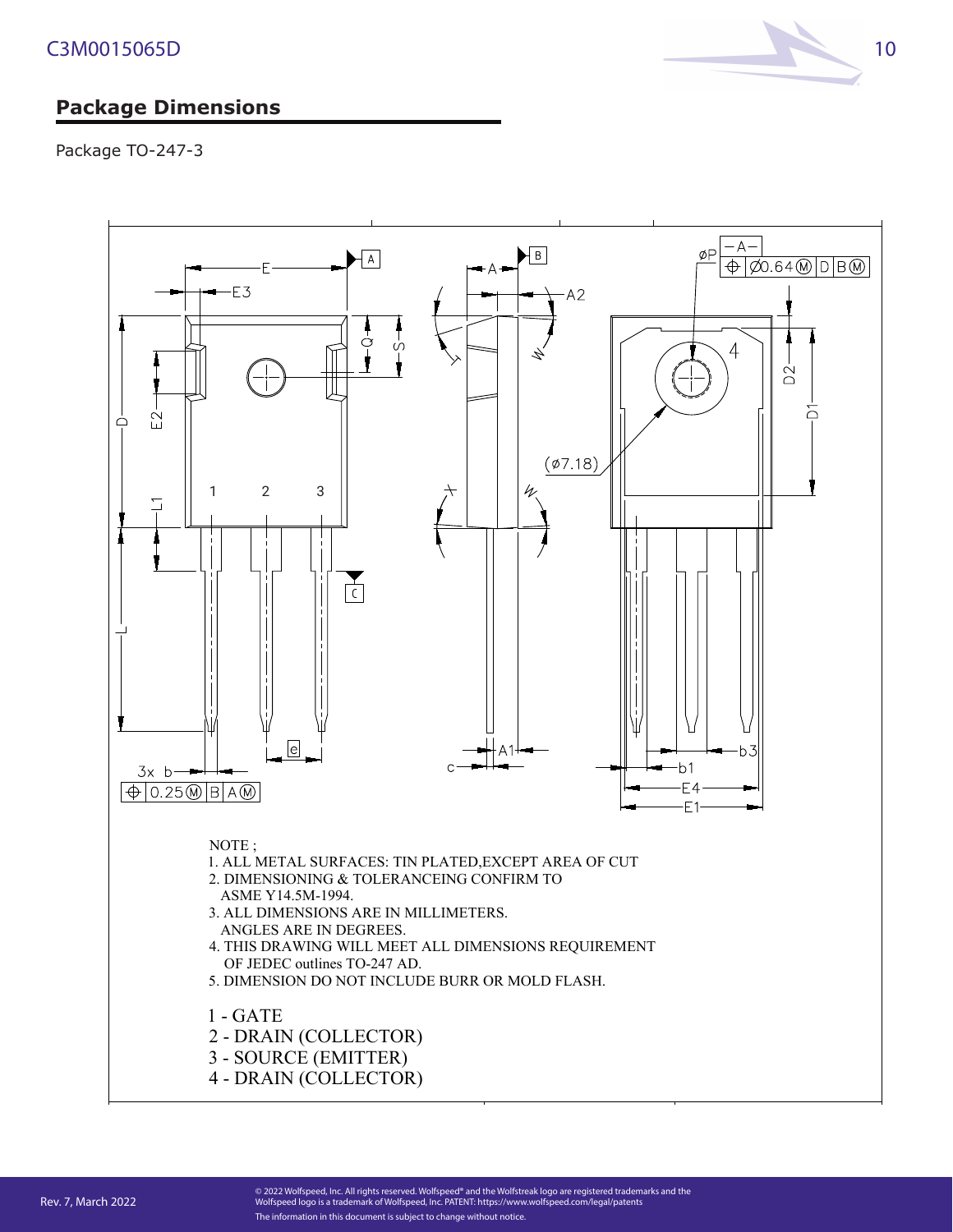#### **Package Dimensions**

Package TO-247-3

|                         | <b>MILLIMETERS</b> |            |            | <b>INCHES</b>     |  |
|-------------------------|--------------------|------------|------------|-------------------|--|
| <b>SYM</b>              | <b>MIN</b>         | <b>MAX</b> | <b>MIN</b> | <b>MAX</b>        |  |
| A                       | 4.83               | 5.21       | .190       | .205              |  |
| A <sub>1</sub>          | 2.29               | 2.54       | .090       | .100              |  |
| A <sub>2</sub>          | 1.91               | 2.16       | .075       | .085              |  |
| b                       | 1.07               | 1.33       | .042       | .052              |  |
| b1                      | 1.91               | 2.41       | .075       | .095              |  |
| b3                      | 2.87               | 3.38       | .113       | .133              |  |
| c                       | 0.55               | 0.68       | .022       | .027              |  |
| D                       | 20.80              | 21.10      | .819       | $.83\overline{1}$ |  |
| D1                      | 16.25              | 17.65      | .640       | .695              |  |
| D <sub>2</sub>          | 0.95               | 1.25       | .037       | .049              |  |
| E                       | 15.75              | 16.13      | .620       | .635              |  |
| E1                      | 13.10              | 14.15      | .516       | .557              |  |
| E2                      | 3.68               | 5.10       | .145       | .201              |  |
| E3                      | 1.00               | 1.90       | .039       | .075              |  |
| E <sub>4</sub>          | 12.38              | 13.43      | .487       | .529              |  |
| e                       | 5.44 BSC           |            | .214 BSC   |                   |  |
| N                       | 3                  |            | 3          |                   |  |
| L                       | 19.81              | 20.32      | .780       | .800              |  |
| L1                      | 4.10               | 4.40       | .161       | .173              |  |
| øΡ                      | 3.51               | 3.65       | .138       | .144              |  |
| Q                       | 5.49               | 6.00       | .216       | .236              |  |
| $\overline{\mathbf{s}}$ | 6.04               | 6.30       | .238       | .248              |  |
| T                       | 17.5° REF.         |            |            |                   |  |
| W                       | $3.5^{\circ}$ REF. |            |            |                   |  |
| X                       | $4^\circ$ REF.     |            |            |                   |  |

COMPANY *ASE WEIHAI*

### **Recommended Solder Pad Layout**